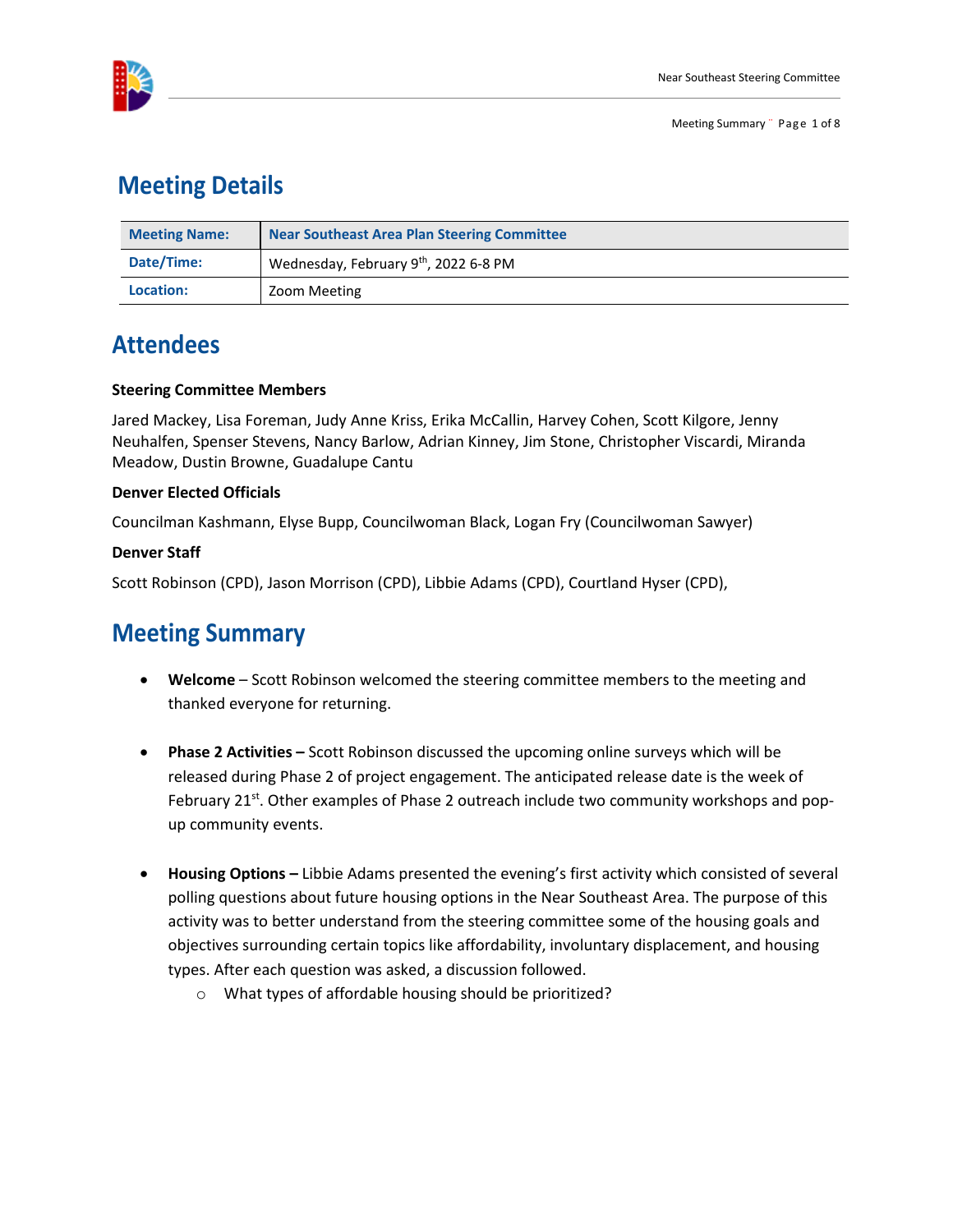

Meeting Summary ¨ Page 2 of 8



- i. Steering committee feedback:
	- There has been some development recently for assisted living; would like to see more units with 3+ bedrooms for families that are moving to the area.
	- Some on the steering committee fell that the "lowest income" and the "3+ bedroom units" should be combined and go together.
	- Permanent supportive housing is a need for those at the lowest end of the spectrum and all areas of the city should prioritize this type of housing
- o What strategies should be prioritized to help prevent involuntary displacement?



- i. Steering committee feedback:
	- Property taxes sometimes become too heavy of a burden for households in the area. What is the city or state doing to keep the property taxes lower?
		- o Not aware of any major programs but there is a state exemption; the City of Denver does have a program for seniors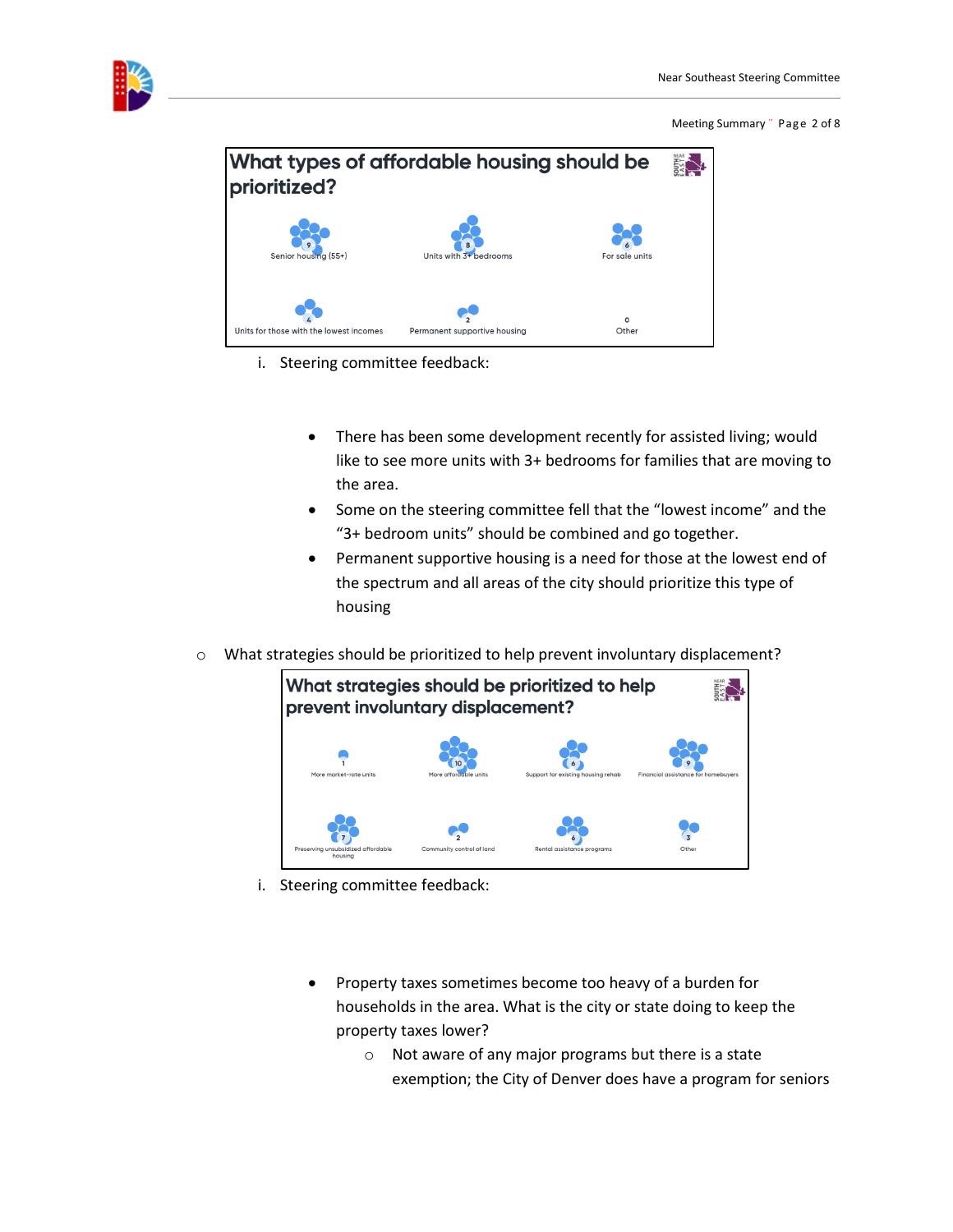

Meeting Summary ¨ Page 3 of 8

- o Denver has low property taxes comparatively, but they are increasing
- o It's worth noting that 65% of property taxes go to DPS and urban drainage
- o Rent control is prohibited at the State level
- Support for existing housing rehab to help people stay in their homes/neighborhood is also an option that should be considered and should get more traction because financial assistance programs are usually the first-place people look and are very beneficial to get people into homes
- $\circ$  What types of temporary shelter models would best fit within your neighborhood?

| What types of temporary shelter models would<br>best fit within your neighborhood |                         |                            |  |  |
|-----------------------------------------------------------------------------------|-------------------------|----------------------------|--|--|
| <b>Tiny homes</b>                                                                 | Safe outdoor spaces     | <b>Congregate shelters</b> |  |  |
| Safe parking spaces                                                               | Non-congregate shelters | Inclement weather shelters |  |  |

i. Steering committee feedback:

- Tiny home village may complement this suburban type of area
- How are these (tiny homes) funded?
	- o Usually public/private partnerships; churches; donated land; excess city land that can be temporarily repurposed
- Finding a way to get thousands of people into housing quickly is very important – "Housing First" model (permanent affordable housing)
- During this process it should be imperative that we survey those that are experiencing homelessness.
	- o This is part of Phase 2engagement and the project team is working with HOST and other third-party organizations
	- o Additionally, Denver City Council has a Safety and Housing committee which meets every week so there is a priority at the city to tackle this problem.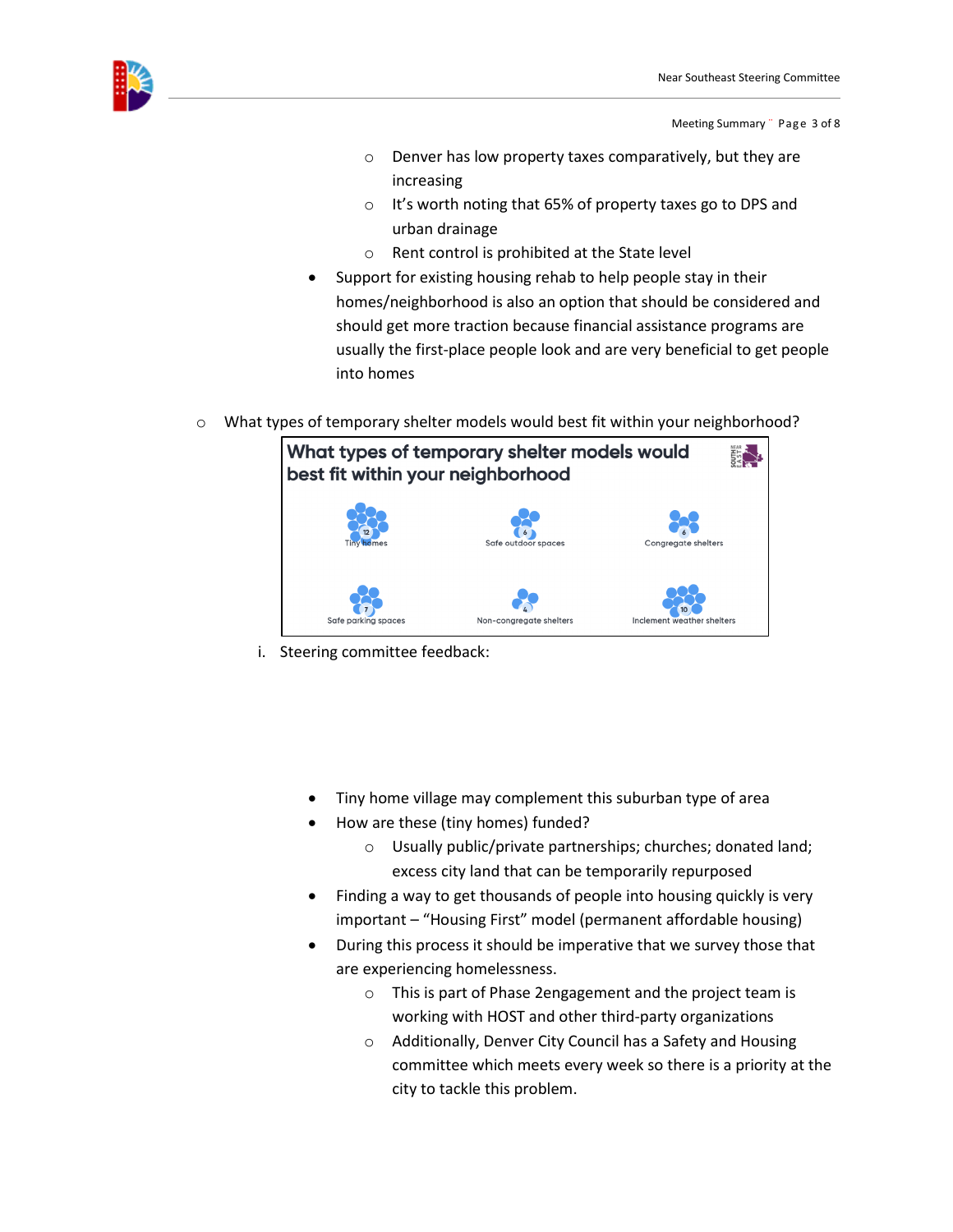

Meeting Summary ¨ Page 4 of 8

- Smaller municipalities may be worth contacting to better understand lessons learned. Many have found that shelters don't work well because you can't guarantee the safety of individuals.
- What are the success rates of people that have moved into permanent supportive housing?
	- $\circ$  Point of these options is to keep people safe until they can get into permanent supportive housing
- **Mobility Options** Jason Morrison presented the second activity which consisted of several polling questions about future mobility options in the Near Southeast Area. The purpose of this activity was to better understand from the steering committee some of the mobility and transportation goals and objectives surrounding certain topics like bicycles, transit, and future corridor improvements. After each question was asked, a discussion followed.
	- $\circ$  What is most important to you to improve the safety and comfort of riding a bicycle in Near Southeast?



- i. Steering committee feedback:
	- Occasionally bike lanes are put in places where they don't necessarily fit, and street becomes too crowded
	- Protected bike lanes are most valuable to have on a major thoroughfare to get between destinations. For example, along Yale Avenue or Oneida Street (connecting from Bible Park to Cook Park)
	- Some people have a hard time ceding certain streets to bikers. Evans Avenue is a good example because Evans will be difficult to accommodate a bike lane because it can hardly accommodate a sidewalk or other pedestrian infrastructure. But bicycle signage could help move people east/west I the area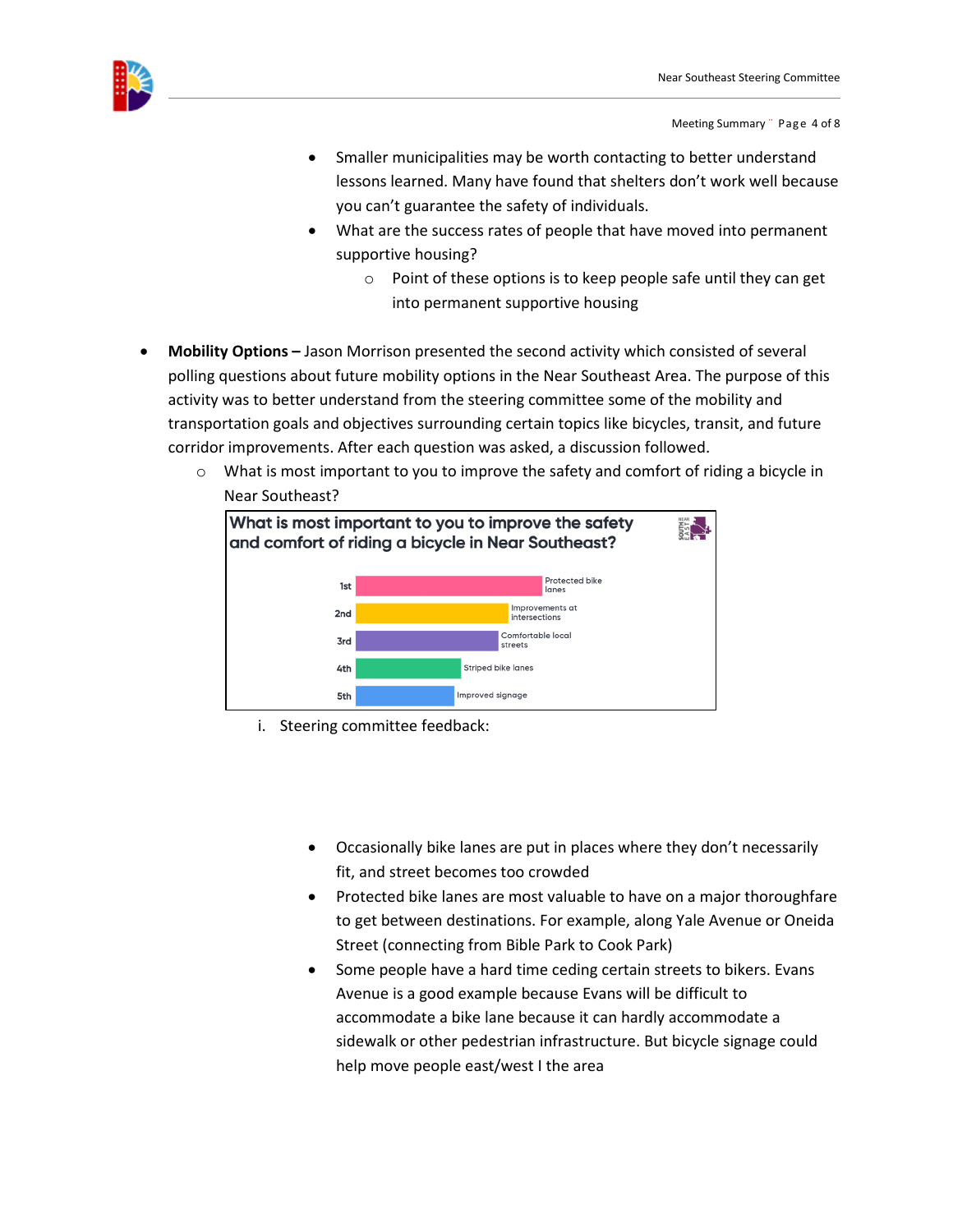

Meeting Summary ¨ Page 5 of 8

- Improvements at intersections many intersections are still very unsafe because drives don't yield or even see bicyclists. The Holly and Yale intersection is a great (bad) example.
- Accessing Cherry Creek Trail requires travel through many intersections that just aren't safe.
- o Which travel mode should be prioritized along Evans?



- i. Steering committee feedback:
	- Evans is a thoroughfare for cars, and we don't necessarily need to take away from cars but need to make it safer for pedestrians and bikes as well. Currently, there aren't a lot of pedestrians visiting the businesses along Evans
	- Are new developments required to do traffic/parking studies?
		- o Parking study is a part of the site development plan review
		- o We currently don't have a mechanism to require properties to contribute to a corridor wide study, but this is something that can be built into a future mobility recommendation.
	- Pedestrians all utilities need to be buried underground to make room for pedestrians and bicycle infrastructure. Blueprint Denver is clear that the pedestrian safety is a priority and when you prioritize the person, the design will also be prioritized. This could happen on a 10–15-year timeline when modes of transportation change
- o Which travel mode should be prioritized along Colorado Blvd?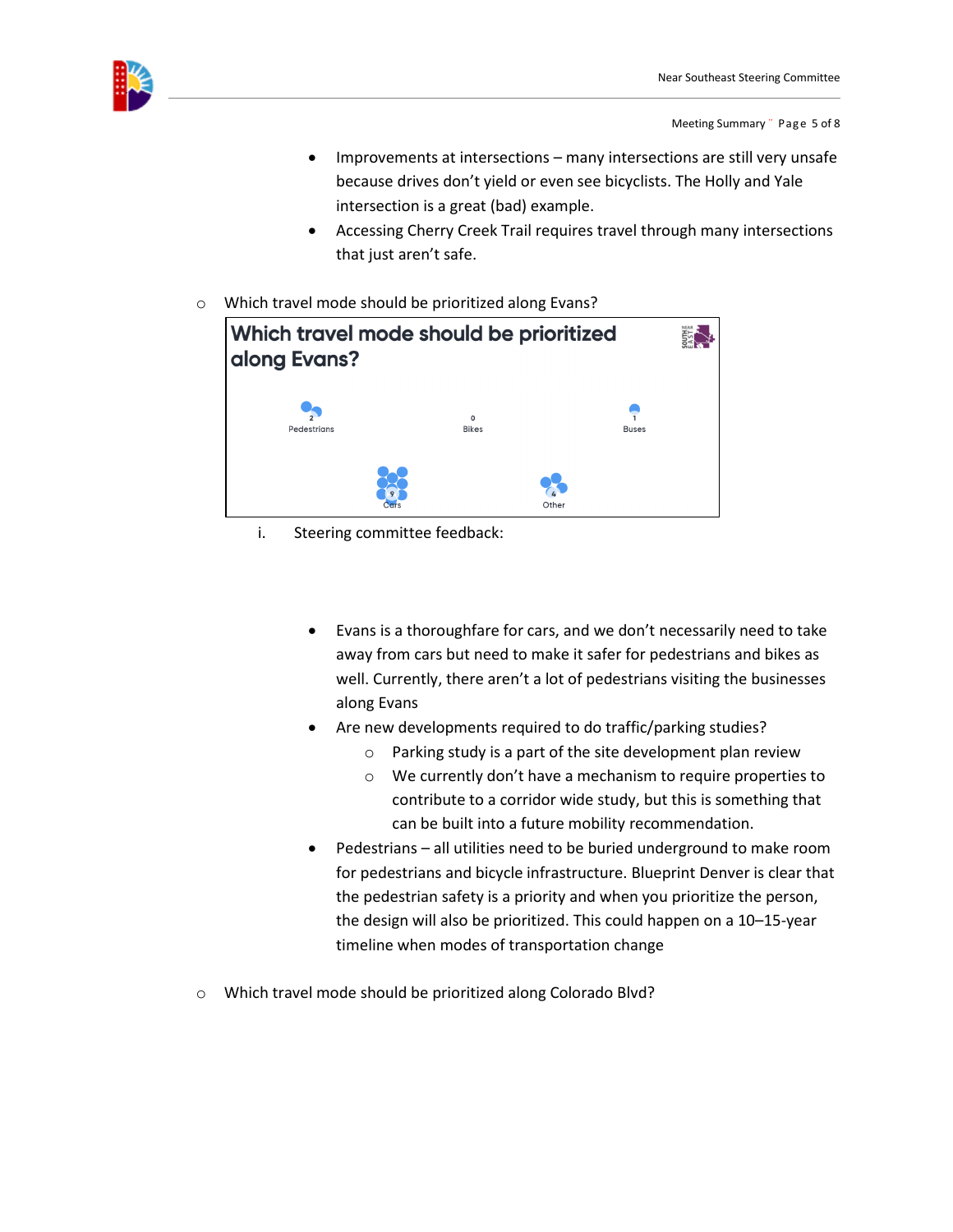

Meeting Summary ¨ Page 6 of 8



- i. Steering committee feedback:
	- The traffic lights and overall, constant congestion is very frustrating
	- Colorado Boulevard is already very wide so a dedicated bus lane seems easy and can move very freely. Bus-rapid transit would be appropriate along Colorado Boulevard.
	- Colorado Boulevard would serve as a bus route to get towards downtown instead of I-25
		- o The length of the boulevard is more suited for buses as it might be too long for a bike.
		- o There would also need to be improvements in frequency and mass transit infrastructure to make buses more functional, allowing people to move quickly
		- o The plan should also have recommendations to improve access for pedestrians along Colorado to get to safely get to bus stops
	- Because of the width of Colorado Boulevard, there are more unique opportunities in the ROW and adjacent to various land uses so prioritization of both buses and pedestrians seems fitting.
- o Which travel mode should be prioritized along Leetsdale Drive?

| Which travel mode should be prioritized<br>along Leetsdale? |                         |              |  |
|-------------------------------------------------------------|-------------------------|--------------|--|
| Pedestrians                                                 | $\circ$<br><b>Bikes</b> | <b>Buses</b> |  |
| Cars                                                        |                         | Other        |  |

i. Steering committee feedback: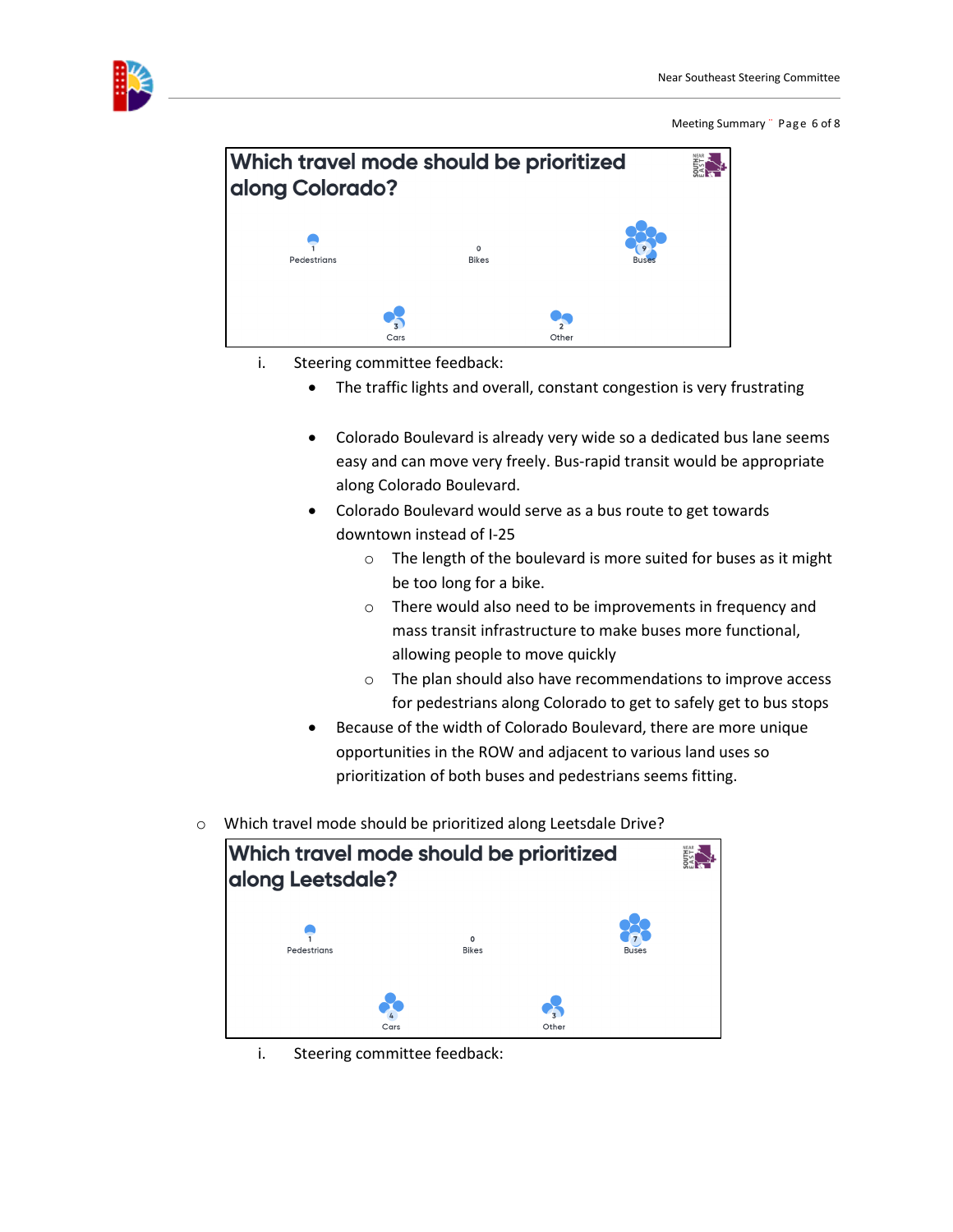

Meeting Summary ¨ Page 7 of 8

- Leetsdale Drive is unique because the way it diagonally crosses through the area. Additionally, there is added complexity because it is also a State Highway.
- Leetsdale Drive has a high bus ridership already because it provides direct access into downtown Denver
- The students (pedestrians) should be prioritized because many will walk along Leetsdale Drive during the day.
- o Which travel mode should be prioritized along Quebec St?

| Which travel mode should be prioritized<br>along Quebec? |              |              |  |
|----------------------------------------------------------|--------------|--------------|--|
| $\Omega$<br>Pedestrians                                  | <b>Bikes</b> | <b>Buses</b> |  |
| Cars                                                     | Other        |              |  |

- i. Steering committee feedback:
	- Quebec Street serves as the main arterial from the Denver Tech Center to Interstate 70 so there is a lot of volume on this roadway
	- Quebec might not be a safe place for bikes because of all of ambulances and firetrucks that frequent some of the assisted living facilities near Quebec Street and Evans Avenue. However, Quebec Street intersects with so many parks and Cherry Creek Trail so it would give bicyclists a better means to get around.
	- Overall Quebec Street should be more pedestrian friendly because many residents use it to get to parks and school.
	- Quebec Street seems adequate for pedestrian, buses but not bicycles
	- There's no bus stop between Leetsdale Drive and Alameda Avenue (northbound) so there would need to be addional investment in mass transit infrastructure.
- **Parks and Landscaping Options** Scott Robinson presented the final activity which consisted of several polling questions about future parks, recreation, and landscaping options in the Near Southeast Area. The purpose of this activity was to better understand from the steering committee some of the parks and recreation goals and objectives surrounding certain topics like